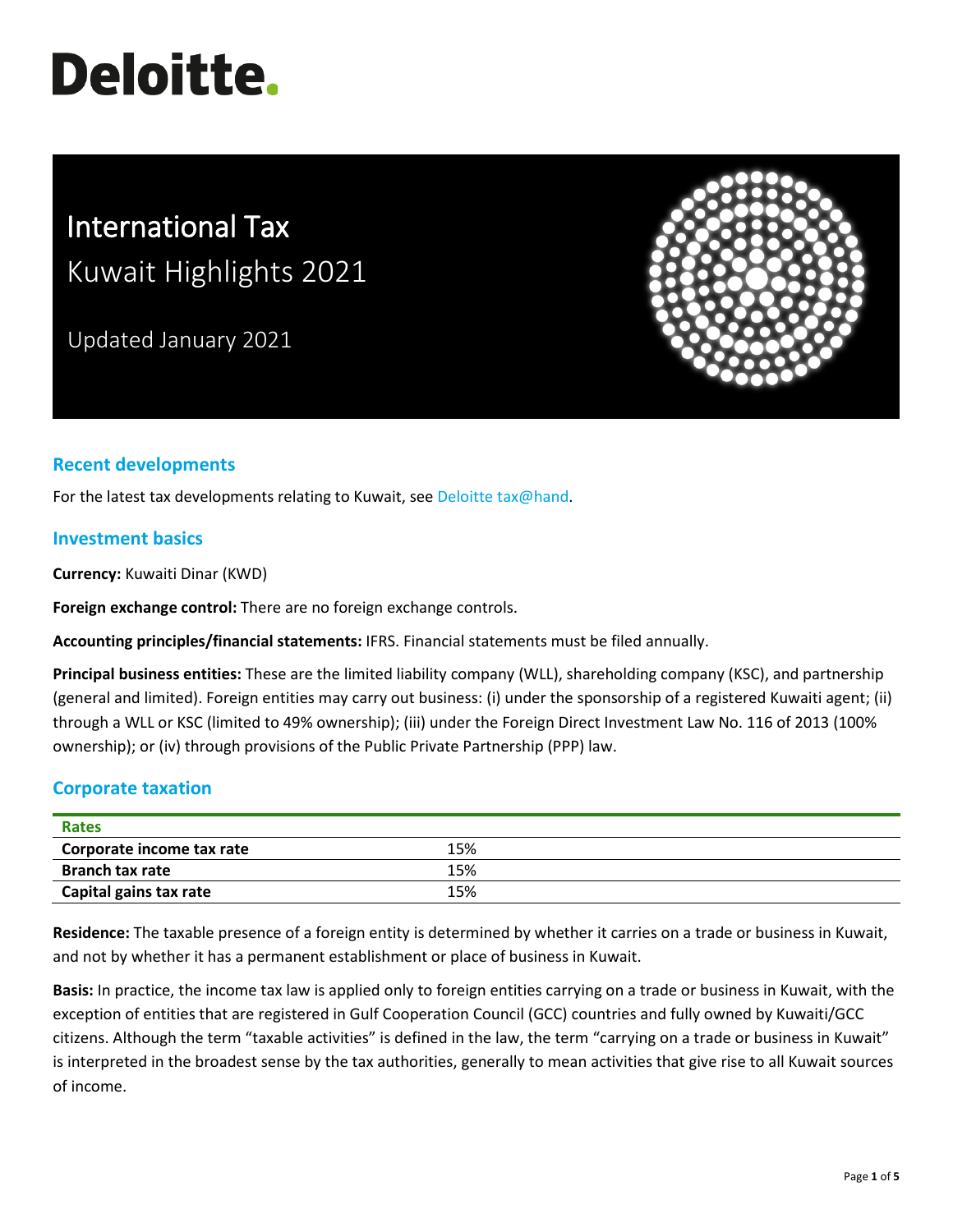**Taxable income:** Corporate income tax is imposed on net profits (i.e., revenue less allowable expenses) earned from the carrying on of a trade or business in Kuwait. Royalties and franchise, license, patent, trademark, and copyright fees arising in Kuwait are considered as pure profit and the entire income is subject to corporate income tax in Kuwait.

A tax exemption is available for profits earned by entities from pure trading operations on the Kuwait Stock Exchange, whether directly or through portfolios of investment funds, and for profits from activities under the Foreign Direct Investment Law (on a tax credit basis, using certain multipliers). Various tax exemptions also are granted under the PPP law for private companies working in collaboration with the public sector. Further, under the Capital Markets Authority (CMA) Law No. 22 of 2015, a broad exemption is granted on all revenue earned by corporate investors through trade on the Kuwait Stock Exchange.

**Rate:** The corporate income tax rate is 15%.

**Surtax:** There is no surtax.

**Alternative minimum tax**: There is no alternative minimum tax.

**Taxation of dividends:** Dividends are not subject to corporate income tax. However, if a foreign company is a shareholder in a Kuwait entity, the share of profits attributable to the foreign company is subject to corporate income tax in Kuwait.

**Capital gains:** Capital gains derived from the sale of assets are treated as normal business profits and are subject to income tax at the standard corporate income tax rate of 15%.

**Losses:** Losses may be carried forward for three years to be offset against future taxable profits. The utilization of carried forward losses is not permitted if: (i) the entity ceases its activities in Kuwait (unless the cessation is mandatory); (ii) the tax return indicates that there is no revenue arising from the company's main activities; (iii) the corporate entity is liquidated; (iv) the legal status of the corporate body is changed; or (v) the corporate body has merged with another corporate body. The carryback of losses is not permitted.

**Foreign tax relief:** A foreign tax credit is available only if provided for under a relevant tax treaty.

**Participation exemption:** There is no participation exemption.

**Holding company regime:** There is no holding company regime.

**Incentives:** A tax exemption for up to 10 years, based on a tax credit system using certain multipliers, is available under the Foreign Direct Investment Law and the PPP law. Entities set up under such laws also may take advantage of other benefits and exemptions, such as those relating to custom duties.

**Other:** Non-Kuwaiti entities carrying on a trade or business in the area known as the "specified territory" in the divided neutral zone (which consists of the partitioned neutral zone between Kuwait and Saudi Arabia and the islands of Kubr, Qaru, and Umm al Maradim and their territorial waters) are taxed under the Tax Law No. 23 of 1961, rather than the standard corporate income tax law. A 20% tax rate applies to taxable income below KWD 500,000 and a 57% tax rate applies to taxable income in excess of KWD 1 million. Marginal relief applies to taxable income between KWD 500,000 and KWD 1 million.

## **Compliance for corporations**

**Tax year:** The taxable period normally is the calendar year. However, with the permission of the Director of the Department of Income Tax, a taxable entity may keep its books on a different basis (e.g., if the head office of the taxable entity follows a financial year end other than 31 December).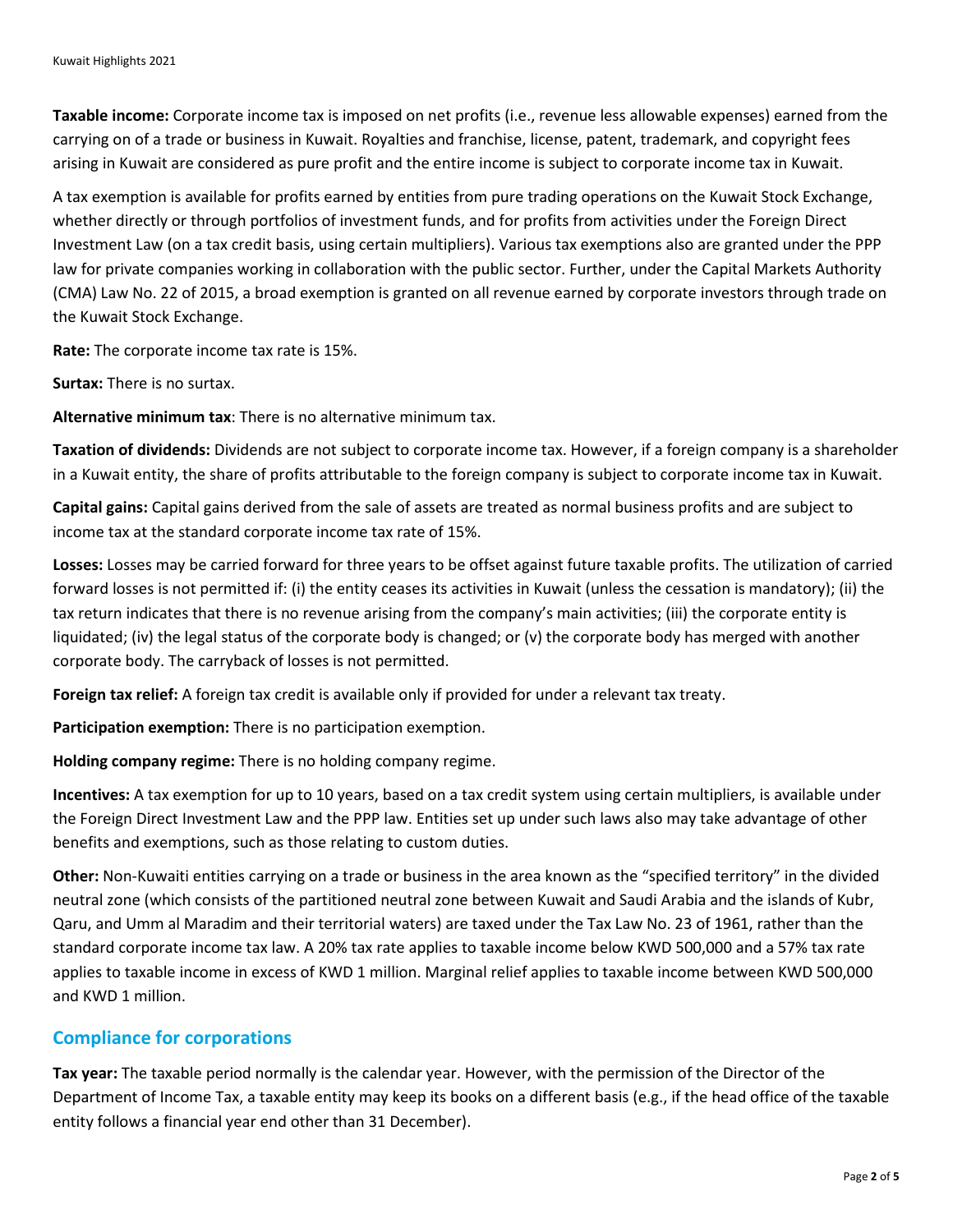**Consolidated returns:** Consolidated returns are not permitted; each company must file a separate return disclosing the results of its Kuwait operations.

**Filing and payment:** The tax declaration for each taxable period must be submitted by the 15th day of the fourth month following the end of the taxable period. A foreign entity may request an extension of up to 60 days for filing the tax declaration, provided the request is submitted on or before the 15th day of the second month following the end of the taxable period and the company files its tax declaration based on actual accounting books and records as opposed to on a deemed profit basis.

Tax may be settled in a lump sum or may be paid in four installments on the 15th day of the fourth, sixth, ninth, and 12th months following the end of the tax year. If an extension is granted, no tax payment is necessary until the declaration is filed, but payment then will have to be made of both the first and second installments.

**Penalties:** Delays in the submission of the tax declaration are subject to penalties at a rate of 1% of the tax payable for each 30-day delay or part thereof. A penalty also is charged for a delay in the payment of tax at a rate of 1% of the tax due for each 30-day delay or part thereof.

**Rulings:** Rulings may not be requested.

## **Individual taxation**

There is no individual income tax in Kuwait.

## **Withholding tax**

There are no withholding taxes and no branch remittance tax in Kuwait.

## **Anti-avoidance rules**

**Transfer pricing:** There are no formal transfer pricing rules, but the tax authorities deem profit margins on certain activities, as follows:

- For materials imported by foreign entities operating in Kuwait: 15% on materials imported from the head office; 10% on materials imported from related companies; and 5% on materials imported from unrelated companies.
- For design work performed outside of Kuwait: 25% on design work conducted by the head office; 20% on design work conducted by related companies; and 15% on design work conducted by unrelated companies.
- For consulting work performed outside of Kuwait: 30% on consulting work conducted by the head office; 25% on consulting work conducted by related companies; and 20% on consulting work conducted by unrelated companies.

**Interest deduction limitations:** Interest expense on loans that are utilized for the primary activity of the company generally is accepted upon review of the supporting documents. Interest expense is capitalized and added to the asset value if such loans are utilized for financing capital operations of the company.

All interest charged on the head office current account by the company's branch in Kuwait (either directly or through a Kuwaiti agent) is disallowed as a deduction against income.

Interest paid abroad is disallowed as a deduction against income unless it can be proven that such interest was paid for loan and bank facilities to finance the foreign entity's operations in Kuwait.

**Controlled foreign companies:** There are no controlled foreign company rules.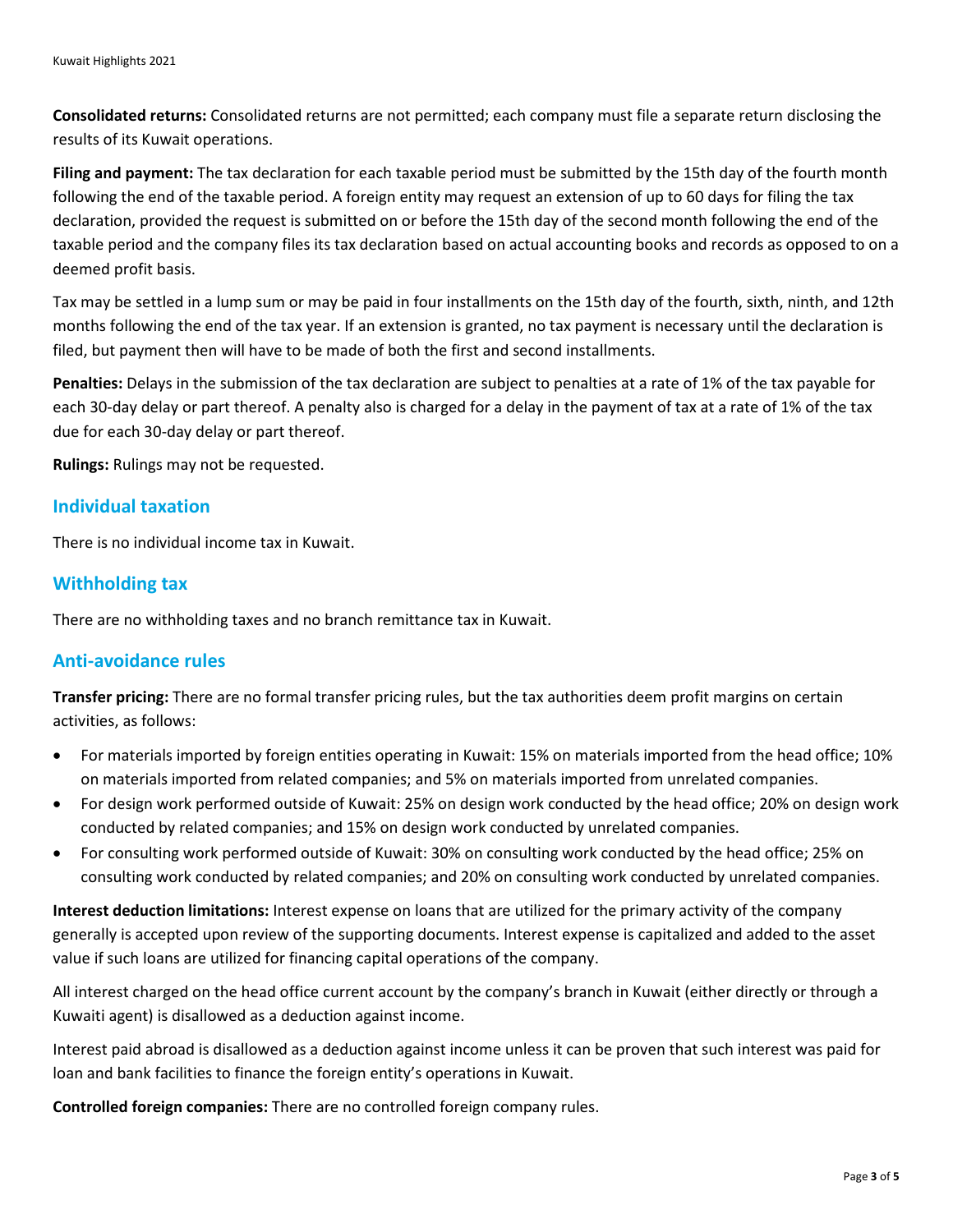**Hybrids:** There are no anti-hybrid rules.

**Economic substance requirements:** There are no economic substance rules.

**Disclosure requirements:** There are no disclosure requirements.

**Exit tax:** There is no exit tax (however, any income or gain arising from the sale of a business may be categorized as a capital gain and subject to income tax at the rate of 15%).

**General anti-avoidance rule:** There is no general anti-avoidance rule.

**Other:** The maximum deduction for head office expenses is 1.5% for foreign companies operating in Kuwait through a local agent, and 1% for foreign companies that are shareholders in a KSC or WLL.

## **Value added tax**

There is no value added tax (VAT) currently in Kuwait. The Kuwaiti government has committed to introduce VAT by signing the main framework agreement with the GCC countries.

## **Other taxes on corporations and individuals**

**Social security contributions:** Both the employer and Kuwaiti employees make social security contributions based on the employee's salary (up to a ceiling of KWD 2,750 per month). The employer and employee contribution rates are 11.5% and 10.5%, respectively.

**Payroll tax:** There is no payroll tax.

**Capital duty:** There is no capital duty.

**Real property tax:** There is no real property tax.

**Transfer tax:** There is no transfer tax.

**Stamp duty:** There is no stamp duty.

**Net wealth/worth tax:** There is no net wealth tax or net worth tax.

**Inheritance/estate tax:** There is no inheritance tax or estate tax.

#### **Other:**

#### **Tax retention**

All entities operating in Kuwait are required to retain 5% of the total contract value (which may be deducted from each payment made, where payment is made in installments) from a contractor or subcontractor until the contractor/subcontractor settles its tax liabilities with the Kuwait tax authorities and obtains a certificate from the authorities (at which time the retained amount is returned to the contractor/subcontractor).

**Contribution to Kuwait Foundation for the Advancement of Science**

KSCs (both listed and unlisted) must pay 1% of their profits, after the transfer of the statutory reserve and the offset of losses brought forward, to the Kuwait Foundation for the Advancement of Science, to support scientific progress.